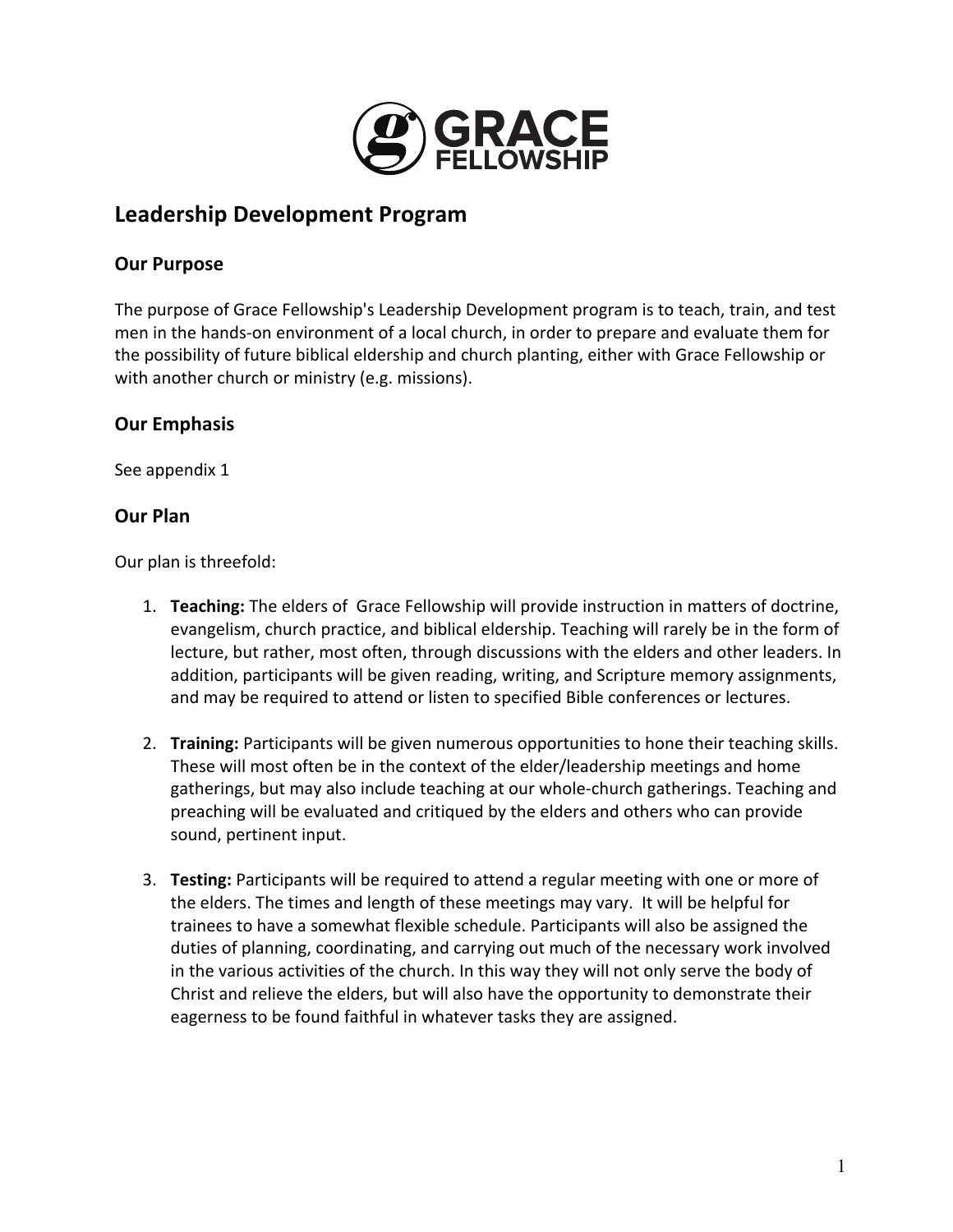# **Prerequisites**

Because we will make a significant investment in a developing leader, not just anyone may be a part of the program. A prospective participant in the leadership development program must meet the following criteria:

- 1. He must be a member of Grace Fellowship for a minimum of six months before applying for the leadership development program. Note: The only exception will be in the case of prospective interns who will be moving to our area for the purpose of internship or apprenticeship. In such cases, membership with Grace Fellowship will still be required before entering the program, but the sixmonth period will be waived if the prospective intern can provide satisfactory written commendation (as defined in prerequisite #2).
- 2. He must obtain commendations from three people (not family members) who are known and/or approved by the elders. At least one of these must provide a written commendation. These people must affirm their current and personal awareness of the applicant's character, enthusiasm, self-discipline, work ethic, teachable spirit, submission to leadership, cooperation with others, faithfulness in attendance and participation, etc.
- 3. He must be in complete agreement with Grace Fellowship's statement of faith. If there are points of doctrine that he does not fully understand, or with which he does not fully agree, he is required to disclose his differences and/or lack of understanding in writing before entering the program. The elders will review his written statements and determine whether or not his doctrinal differences and/or lack of understanding are significant enough to preclude him from teaching, in which case he would be ineligible for the intern program.
- 4. He must be in agreement with Grace Fellowship's vision and values, and our emphasis.
- 5. He must have a God-given desire, evident giftedness, and every intention, to dedicate his life to serving as a pastor, missionary, evangelist, church planter, Bible teacher, etc. Our investment in the training of interns is too significant to allow for those who merely want the experience or education.

# **Counting the Cost**

Like all dedicated Christian ministry, leadership training will place certain necessary demands on a man and his family (e.g. time, energy, extra study, etc.). Men who are already excessively busy with school or work, or those who do not have the full and informed support of significant family members (specifically, wives) should not consider leadership training at this time.

# **Reading Requirements**

Trainees will be required to read 2-3 books during each quarter (i.e. every three months). In order to promote cohort learning, all leaders will work through some mandatory books/ material. In addition, other suggested resources are recommended. As you work through these resources, write down a one-page summary. Include: (i) key takeaways, (ii) your remaining or new questions, and (iii) action steps to take in light of what you have read. Participants must obtain their own books for these reading assignments.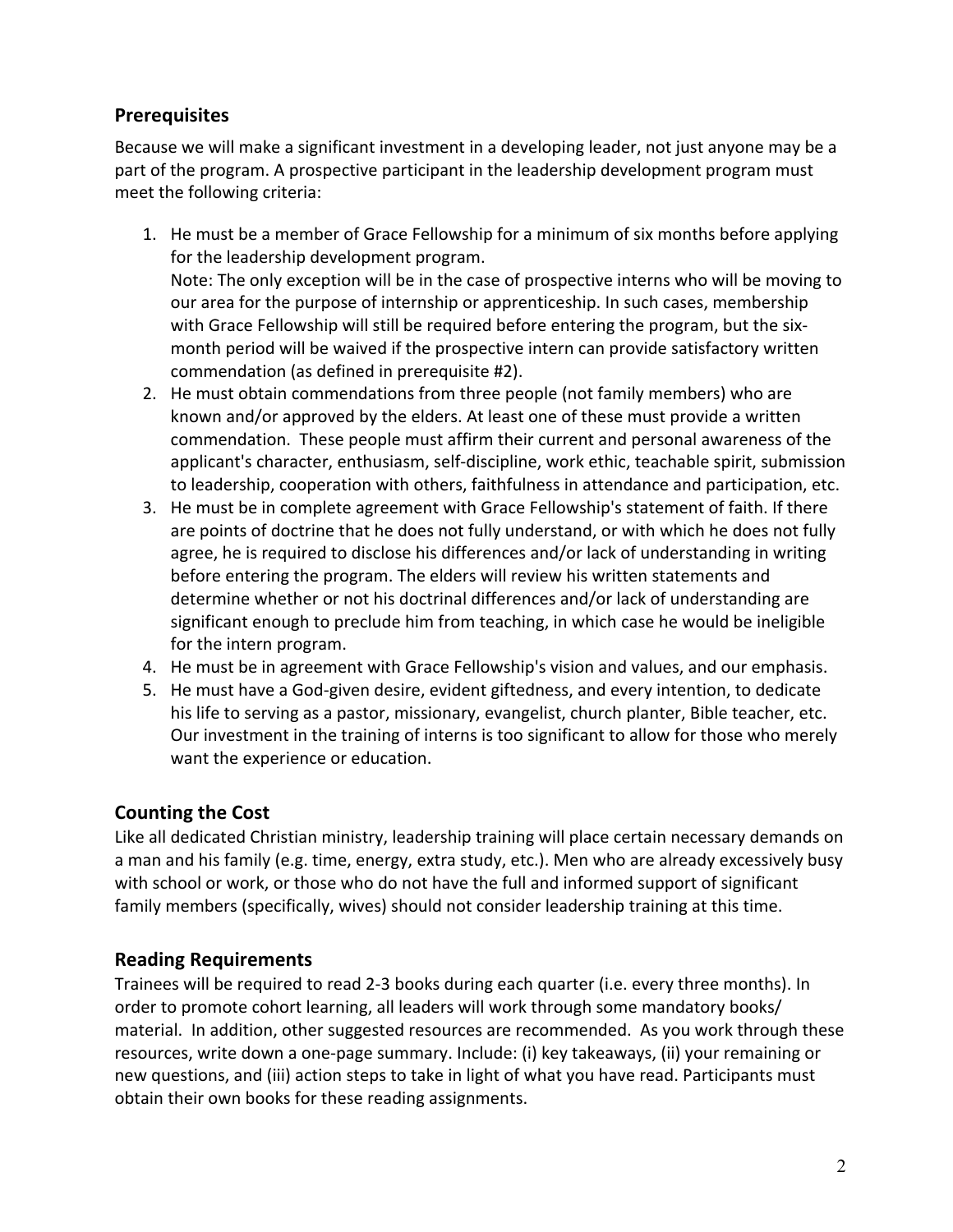### **Tier 1 - Leading Yourself**

Self-leadership is the first building block to faithful discipleship and influence. The hardest person that you will ever have to lead is yourself. These books will introduce you to gospel dynamics, theology, and practical skills necessary to lay a good foundation for your journey into leadership.

- **Living Out Gospel Identity:** Leaders: Basic Course Book: Work through this book with 2-3 others
- **Gospel Transformation/Dynamics**: You can Change, by Tim Chester; and The Freedom of Self **Forgetfulness by Tim Keller**
- **Apologetics** The Skeletons in God's Closet by Josh Butler The Reason for God, by Timothy Keller
- **Gospel Community/Ecclesiology** Total Church, by Tim Chester and Steve Timmis
- Skills (Personal Productivity)- What's Best Next, by Matt Perman
- **Bible Study Methods/Hermeneutics-** (i) Hermeneutics, (ii) New Covenant Theology, (iii) The Law Speaks by Murray McLellan
- **Gospel Foundations** The Prodigal God, by Tim Keller and The End of Religion by Bruxy Cavey
- **Counselling** Counsel From the Cross, by Elise Fitzpatrick and Dennis Johnson
- **Theology** Abraham's Four Seeds by John Reisinger; *The Law of Christ* by Charles Leiter; *Jesus Continued by JD Greear*
- **Church** What is a Healthy Church by Mark Dever;
- **Evangelism** Evangelism and the Sovereignty of God by J.I. Packer
- **Generosity** The Treasure Principle by Randy Alcorn
- Vocational Development Every Good Endeavor by Tim Keller

### **Tier 2 - Leading Others**

Transitioning from leading yourself as a disciple to now leading others as either a team leader or counsellor makes it more necessary to fill in would be gaps in skill (leadership) and knowledge (theology). These resources are still meant to be very accessible, but will force you to think more strategically and deeply.

- **Practical Leadership Sticky Teams** by Larry Osborne
- Pastoral Leadership (Biblical Counseling) Instruments in the Redeemer's Hands, by Paul Tripp
- **Theology (Mercy Ministry)** Generous Justice, by Timothy Keller and When Helping Hurts by Steve Corbett and Brian Fikkert
- **Theology (Understanding God)** Enjoying God, by Tim Chester; The Pleasures of God, by John Piper; Delighting in the Trinity by Tim Chester; Jesus Continued by JD Greear
- **Theology (Gospel Community Mission.)** Saturate; and Gospel Fluency by Jeff Vanderstelt
- **Theology (Gospel)** Stop Asking Jesus into Your Heart by JD Greear; The Explicit Gospel by Matt Chandler; The Gospel: How the Church Portrays the Beauty of Christ by Ray Orlund
- Theology (Family/Marriage) The Meaning of Marriage, by Timothy Keller
- Theology (Money & Possessions) Gospel Giving, from Soma Communities and Grace Fellowship Position Paper on Giving
- **Apologetics** The Case for Christ, by Lee Strobel; Making Sense of God by Tim Keller
- **Vocational Calling** Am I called? by Dave Harvey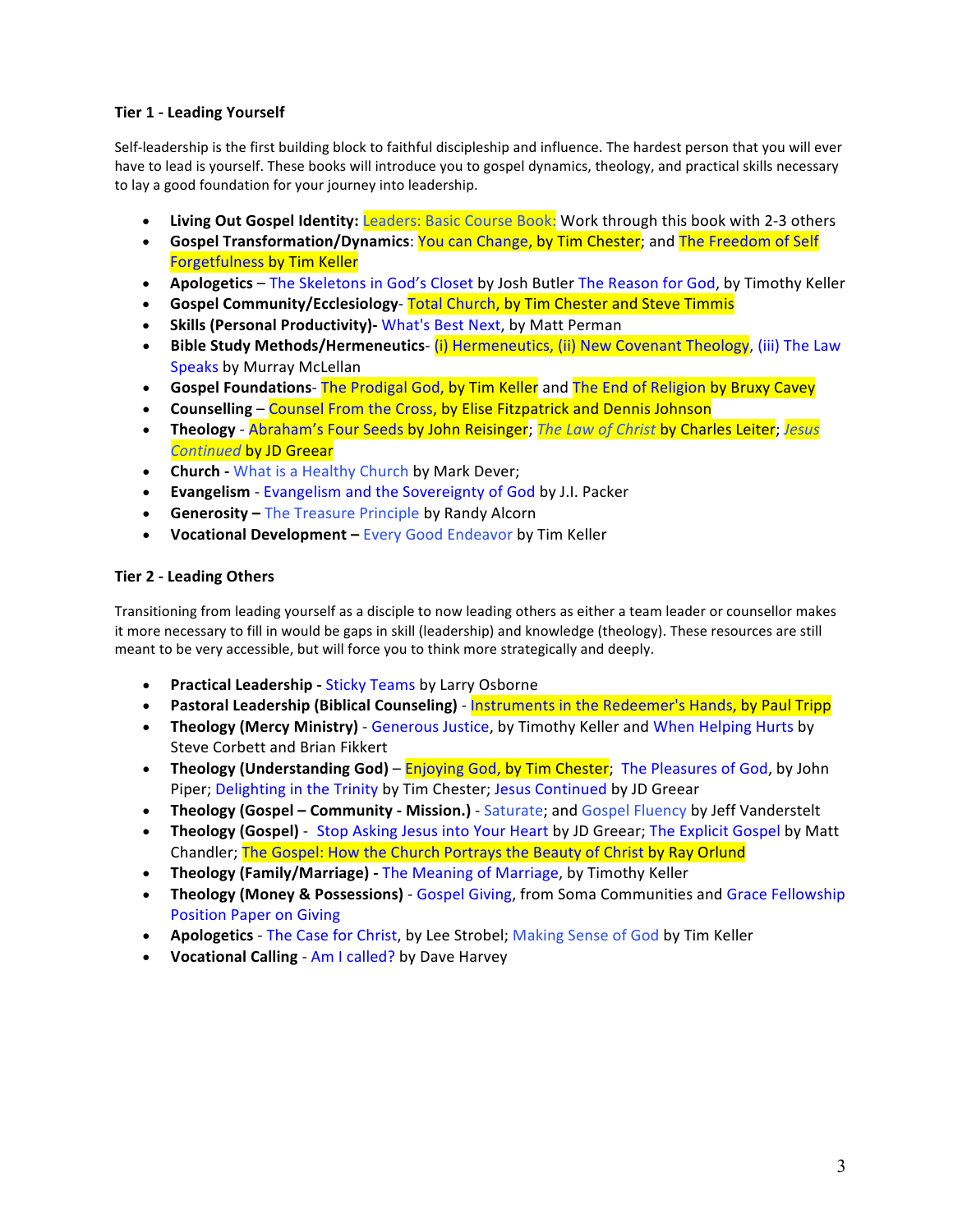### **Tier 3 - Leading Organizations (Elders/Pastors/Church Planters)**

Most of these resources are not your "light reads" but will force you to think comprehensively about organizational health and culture (leadership), theologically-driven ministry, precise communication of God's word (preaching), heavy issues that come up regularly in pastoral counselling, and how to guard your own soul in the midst of such weighty tasks.

### **Ministry Philosophy**-

- **Theological Vision** Center Church, by Timothy Keller; The People of God by Trevor Joy and Spence Shelton
- **Church Structure** The Trellis and the Vine, by Collin Marshall; The Deliberate Church by Mark Dever and Paul Alexander
- **Elders** Gospel Eldership by Robert Thune and/or Biblical Eldership by Alexander Strauch
- **Global Vision** Let the Nations be Glad by John Piper

### **Theology**

- Systematic Systematic Theology or Bible Doctrine by Wayne Grudem; 5 Booklets on the five points of Calvinsim by John Reisinger
- **•** Biblical Theology Him We Proclaim by Dennis Johnson
- **Theology (Understanding the Old Testament)** Tablets of Stone by John Reisinger; But I Say Unto You by John Reisinger;
- Theology of the New Heavens and New Earth Surprised by Hope or other material by NT Wright on the Resurrection

### **Biblical Counseling/Theology/Cultural Issues**

- **Homosexuality** Is God Anti-gay? By Sam Allbery and **Gay Girl, Good God by Jackie Hill Perry**
- **Sexual Abuse** Rid of My Disgrace by Justin and Lindsey Holcomb
- **Overcoming the Past Redemption- by Mike Wilkerson**
- **Counseling Self/Uniqueness of Pastoral Ministry** Dangerous Calling by Paul David Tripp; The Pastor's Justification by Jared Wilson
- **Suffering** Walking With God Through Pain and Suffering by Tim Keller

#### **Preaching and Communicating God's Word**

- Preaching, Communicating Faith in an Age of Skepticism, by Timothy Keller
- The Supremacy of God in Preaching, by John Piper.
- Preaching to the Heart, Audio Series and notes by Tim Keller
- **Expositional Preaching by David Helm**
- Preaching that Moves People by Yancey Arrington
- Preaching to a Post-Everything World by Zack Eswine

#### **Church Planting**

- Church Planter by Darrin Patrick
- Planting Missional Churches by Ed Stetzer.
- Church Zero by Peyton Jones
- Discipling by Mark Dever
- The Church Planter and New Churches Podcasts

#### **Leadership**

- Brothers, We are Not Professionals, by John Piper
- Prayer: Experiencing the Awe and Intimacy of God by Tim Keller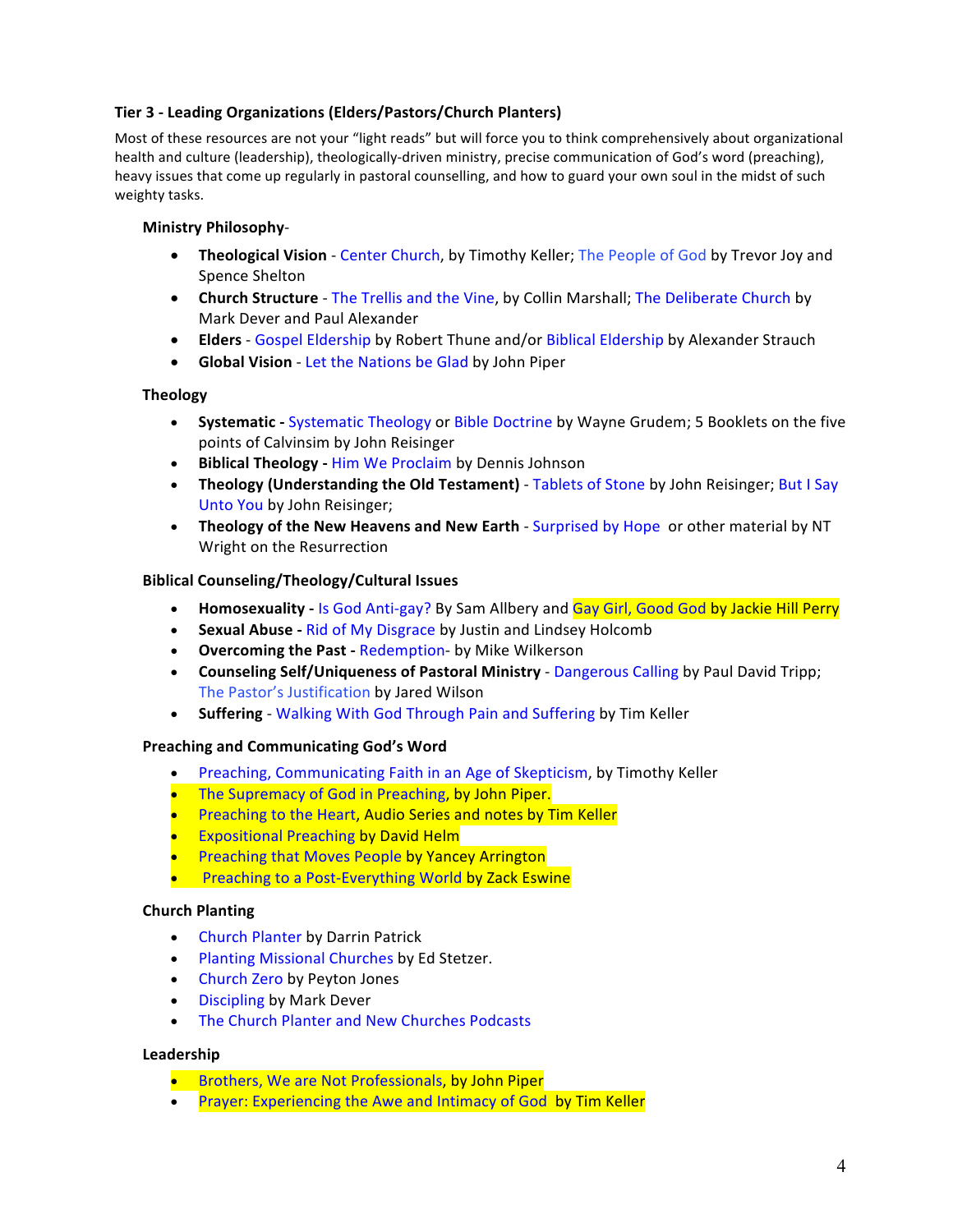### **Additional Resources:**

Book. Preaching the Whole Bible as Christian Scripture by Graeme Goldsworthy Book. *Gospel-Centered Hermeneutics* by Graeme Goldsworthy Book. *Christ-centered Preaching* by Bryan Chapell (Chapell's audio class lectures are also available) Audio "Preaching the Gospel in a Postmodern World" (series by Keller and Clowney)

Book. *Tell the Truth* by Will Metzger Booklet. "What is a Christian" by John Reisinger Booklet. "Sinners, Jesus Will Receive" by William Payne

Book. *Desiring God* by John Piper Book. *God is the Gospel* by John Piper Book. The Pursuing God by Josh Butler Book. *Look and Live by Matt Papa* 

Book The Old Testament Explained and Applied by Gareth Crossley Booklet. "Is There a Difference Between O. C. and N. C. Holiness?" by M. McLellan

Book/DVD *What Did You Expect* by David Tripp Book/DVD *Mingling of Souls* by Matt Chandler Book. Give Them Grace: Dazzling Your Kids with the Love of Jesus by Elyse Fitzpatrick

## **Review of an Unbiblical Book** (pursuant to Titus 1:9)

In addition to the reading assignments described above, each leadership trainee must review and refute the teaching of one book of his choice (one that is currently in print) that presents Christian doctrine and/or practice in an unbiblical manner. The book must be previously unread and the intern's choice must be approved by an elder. This review should be more in-depth than the summaries of the books listed above, and at least 4 pages in length (typed, single-spaced).

## **Scripture Memory**

Each participant must memorize passages of Scripture. Scripture memory may be done using NKJV, NIV, OT ESV.

## **Expectations:**

- 1. Be an active covenant partner of Grace Fellowship who effectively embodies what it means to be a mature disciple of Jesus  $-$  including: Ownership of the Sunday gathering; An active participant/leader in a Gospel Community Group; Serve the Church and our mission; Give Generously; and Share your faith.
- 2. Set a few goals for yourself. How are you going to grow...

Head- Biblical Thinking 

Heart- Godly Character/ holiness

Hands- Ministry Skill / mission / service / giving etc.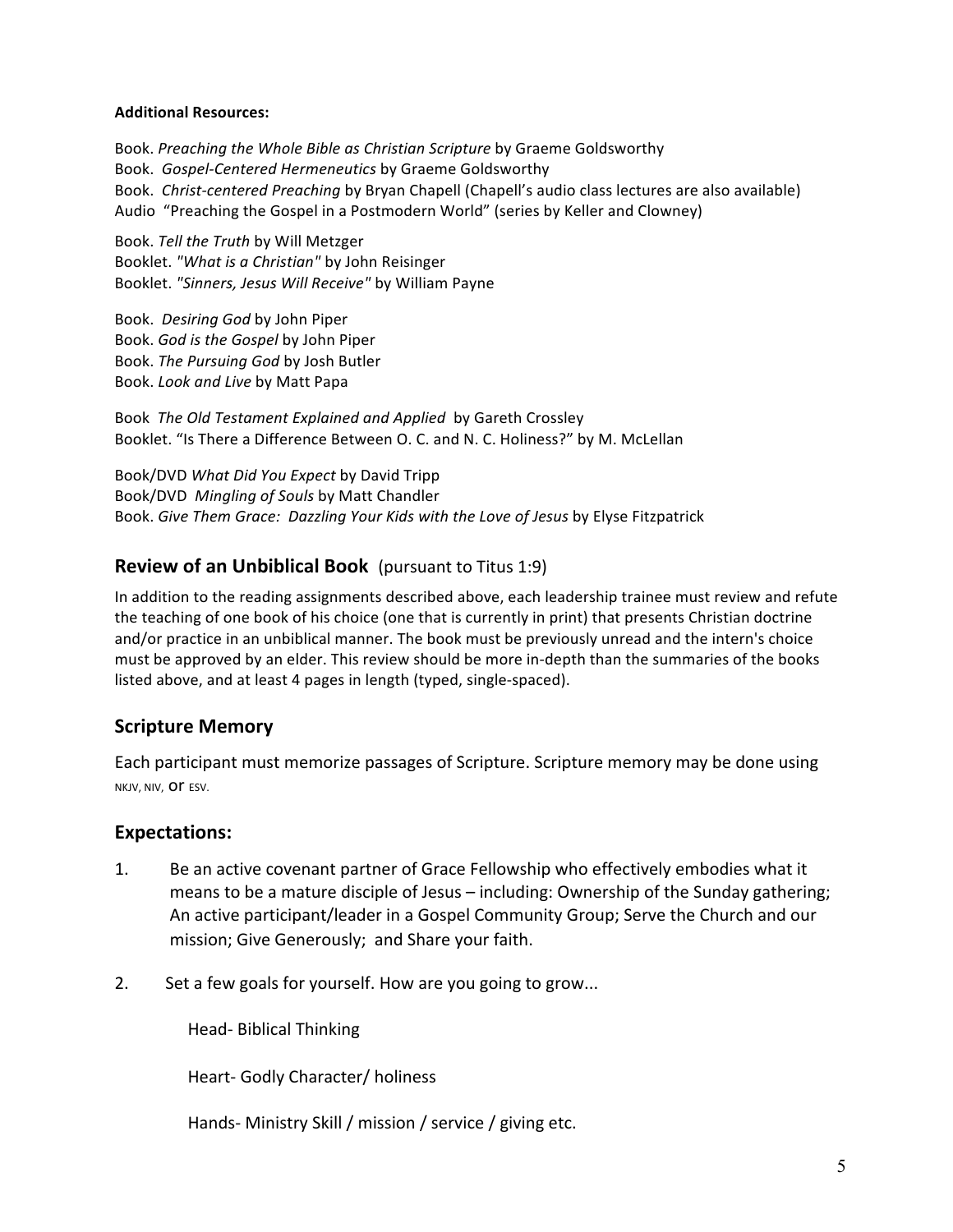- 3. It is an expectation that you are leading in an area of ministry: Lead a serving team, Gospel Community Group leader, etc. This is so that none of your learning is done in a vacuum but with real people and faces in mind. Theological education is best done in the context of messy missional ministry. It is way harder for idealism to infect your thinking with real people all around. Additionally, often our best ideas don't actually work. You will learn while your hands are dirty.
- 4. You will meet regularly with a pastoral mentor to process through issues of Head, Heart & Hands.
- 5. At the end of your time, you will allow other people to speak into whether or not they recognize a calling in your life to continue toward elder/pastor, or vocational ministry.
- 6. At the end of the year, celebrate what God is doing and has done!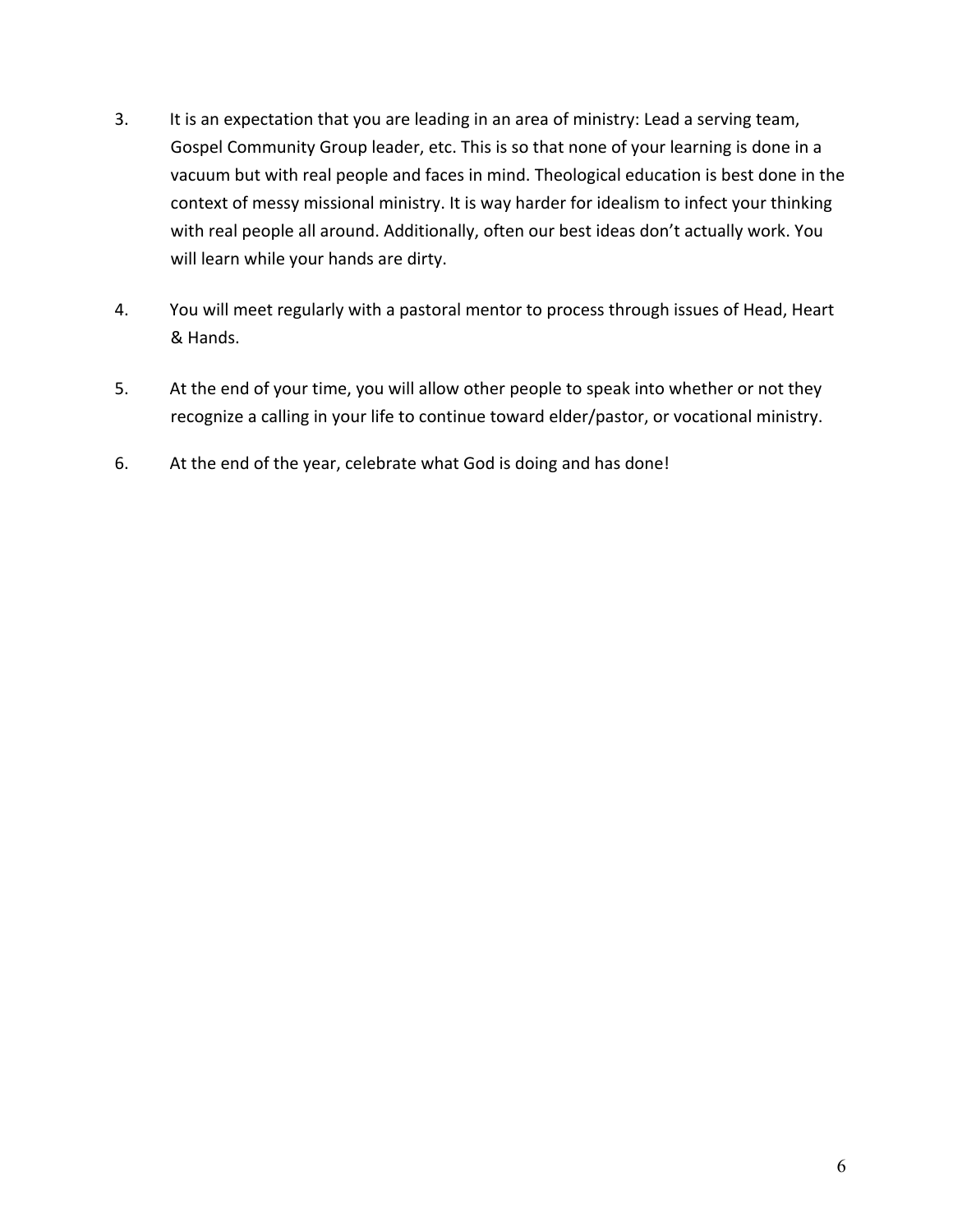

**Our Doctrinal Emphasis**

(Thanks to John Reisinger, Tim Keller and John Piper. Their influence can be found in the document below.)

## **THE NATURE OF GOD**

God is glorious (Exodus 15:11; Psalm 145:5). His glory consists in the overwhelming and overflowing beauty which stems from the sum total of all His attributes working together in perfect harmony. God is perfect in His holiness (Exodus 15:11; Isaiah 6:3; I Peter 1:16), justice (Psalm 99:4; Luke 19:7-8; Hebrews 6:10), wisdom (Romans 11:33; I Corinthians 2:7; Ephesians 3:10), power (Isaiah 44:24; Job 9:12; Jeremiah 32:17), grace and mercy (Ephesians 1:6-7; 2:4, 7-9; Romans 3:24), and love (I John 4:7-8, 16; Romans 5:18; John 3:16).

## THE MOTIVE OF THE GLORY OF GOD

God not only is glorious, He loves His glory with infinite intensity (Isaiah 48:9-11) and therein lies His righteousness (Romans 9:14,15; Exodus 33:18,19). For God to be righteous, He must love what is best; therefore His ultimate loyalty must be to the maintenance and manifestation of His own glory. In other words, all that God does, He does for His own name's sake (Ezekiel 36:20-23). God created humanity for His glory (Isaiah 43:7,21); God redeems sinners for the praise of His glory (Ephesians 1:5-6, 12, 14; Romans 3:26; 15:7); God empowers Christians to live for His glory, both individually (I Corinthians 10:31; I Peter 4:11) and corporately (Ephesians 3:10); and God's ultimate goal for His people is that they might see and enjoy His glory forever (John 17:24). His ultimate will or plan for history is that "the earth will be filled with the knowledge and the glory of God as the waters cover the sea" (Hebrews 2:14,cf. Numbers 14:21). But God's unswerving zeal for His own glory does not mean that God is unconcerned about man's welfare. No, God's mercy and grace toward undeserving sinners in Christ is the apex of His glory (Romans (9:22-23). And the greatest possible good for man is to see God face to face, just as He is (I Corinthians 13:12; I John 3:2) and to behold the beauty of the Lord (Psalm 27:4). In fact, God's absolute faithfulness to His own glory manifests itself in God's absolute faithfulness to His covenant promises (His glory is at stake in whether He keeps His word or not) and thus it becomes the ultimate ground of our assurance (Psalm 143:1, 11; Daniel 9:14-19).

## **THE REVELATION OF GOD IN JESUS CHRIST (i.e. New Covenant Theology)**

God, before the foundation of the world, purposed to manifest his glory in an unfolding way. This eternal purpose would be accomplished in and through Christ Jesus our Lord (see Eph. 3:8-11). This is the heart of what is called New Covenant Theology. The name *New Covenant Theology* is a label given to what the God-breathed Scriptures unveil for us. *Theology* comes from two Greek words: *Theos* - referring to the one true and living God; and *logos* - the word or expression or revelation from and of this glorious God. The *New Covenant* is the very Word or expression or revelation of God. At the very core of the New Covenant is the Lord Jesus Christ himself. This is what was foretold by the prophets of God. "I, the LORD, *have called You in righteousness, and will hold Your hand; I will keep You and give You as a covenant to the people, as a light to the Gentiles, to open blind eyes, to bring out prisoners from the prison, those who* sit in darkness from the prison house." (Isa. 42:6-7) "...I will preserve You and give You as a covenant to *the people.* . .." (Isa. 49:8). Jesus is the Word - the logos. "In the beginning was the Word, and the Word was with God, and the Word was God. ... And the Word became flesh and dwelt among us, and we *beheld His glory, the glory as of the only begotten of the Father, full of grace and truth."* (John 1:1, 14)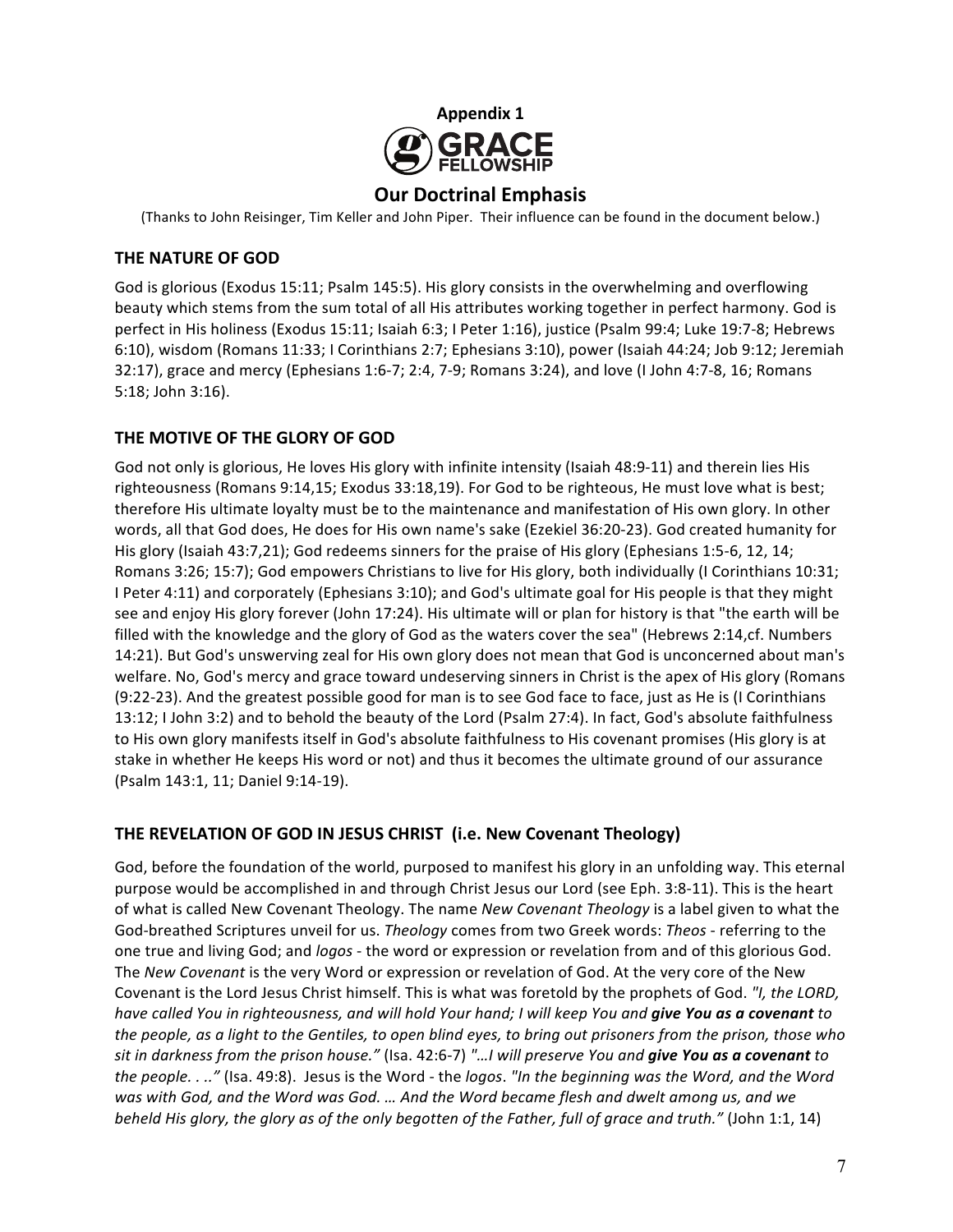Thus, in the term *New Covenant Theology* we declare that God, for his own delight, has revealed himself and manifested his glory ultimately in the Person of the Lord Jesus Christ and his complete and perfect work on the Cross through which he has established a New Covenant in his blood. (Heb. 1:1-3) Prior to the incarnation, all of history and all of Scripture had progressively been moving toward and aiming at the great day of Christ and the New Covenant reality that would glorify God forever and ever. This was God's eternal plan, worked out through the creation of a physical world and universe; a way of going public with his glory in an incredible way for his own delight (Eph. 1:9-12; 3:8-11). This resounds to the praise of the glory of his grace!

God foretold the new thing he would do, and in the fullness of time, he did it (Is. 42:6-9; 43:19; 45:21-25; 46:9-13). He established the Lord who reigns over a kingdom of redeemed people upon whom the Spirit has been poured. These kingdom citizens relate to God on the basis of a New Covenant in which Jesus himself is their High Priest, Judge, Shepherd, King, Prophet; their very life! (Gal. 4:4; Acts 2:36; Heb. 7:22; 8:6; 9:11; 10:14)

All of God's previous revelation, including the Mosaic era, anticipated and led to the coming of Christ (Gal. 3:19). Even that Old Covenant was a "shadow of things to come, but the substance is of Christ" (Col. 2:17; see also Heb. 10:1). *"For all the promises of God in Him are Yes, and in Him Amen, to the glory of God through us."* (2 Cor. 1:20) Thus, the pinnacle of God's unfolding revelation comes to us in the New Testament Scriptures, in the face of Jesus Christ. Behold Immanuel! What fullness of joy comes to those who were born blind when they behold the Lord Jesus Christ. To God be the glory! *"For it is God who commanded light to shine out of darkness, who has shone in our hearts to give the light of the knowledge* of the glory of God in the face of Jesus Christ." (2 Cor. 4:6) Here in the New Testament Scriptures, the Spirit, through his chosen apostles, gives us our Lord's words about the mystery of Christ, "which in other ages was not made known to the sons of men" (Eph. 3:5). The two testaments proclaim the same message, but from differing standpoints. The first, sometimes using veiled and symbolic language, points forward in anticipation and the other, in clear and unmistakable terms, declares completion/accomplishment. Thus, we must read all of Scripture in light of the New Covenant, established in Jesus Christ (Matt. 5:17; Luke 10:23-24; 24:27, 44; John 5:46; 8:56; Heb. 10:7). We must read Scripture in context. The Bible needs to be understood and communicated not only in its parts, but also in the whole. "For I have not shunned to declare to you the whole counsel of God." (Acts 20:27)

Since there is one Divine Author behind all the human authors of Scripture, it is essential that we seek to understand how all the parts of Scripture fit together to communicate the whole purpose of God. It seems consistent with God's revelation that true biblical theology is the recognition of God's purpose, unfolding and weaving its way from Genesis to Revelation on the timeline of redemptive history, culminating in Jesus Christ. Dr. D.A. Carson, in The Gagging of God writes, "Each major strand [of biblical theology] must be woven into the fabric that finds its climax and ultimate significance in the person and work of Jesus Christ." [(Grand Rapids, MI: Zondervan, 1996), 545] New Covenant Theology aims to pass on the vision and purpose of God in Christ, so that students of the Word will not only learn to understand Scripture in its parts, but will gain and cherish a breath-taking sense of the Christcenteredness of all of Scripture.

## **THE SOVEREIGNTY OF GOD**

The God of the Bible is the creator of the whole visible and invisible universe and He is the sovereign ruler of it. From all eternity, He freely and unchangeably, in His most holy wisdom, ordained whatsoever comes to pass. To use the words of Paul, God does "all things according to the counsel of His will" (Ephesians 1:11), having sovereign control of all events from the events of rulers and nations (Daniel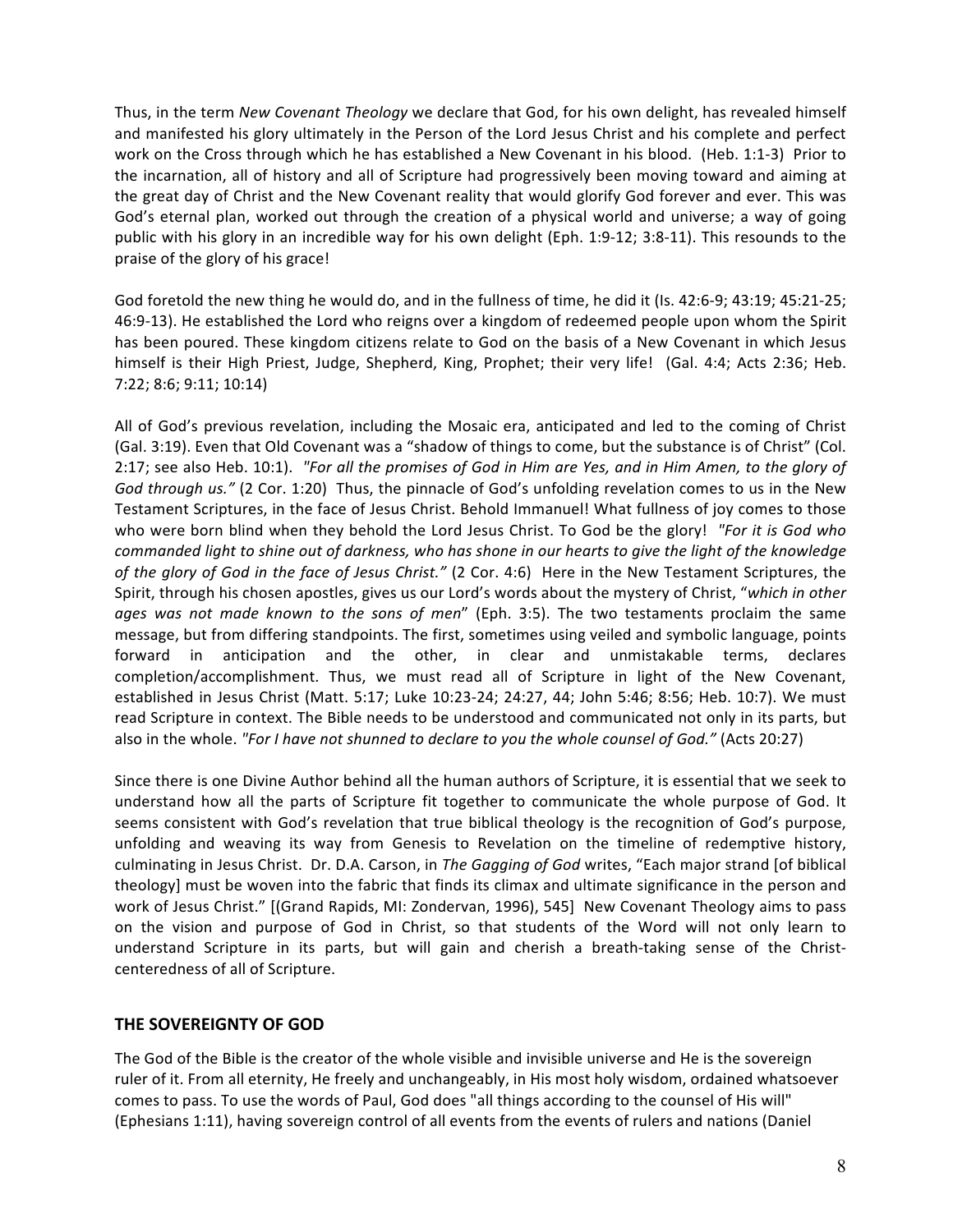4:25, 32, 34-35) to the flight of a sparrow (Matthew 10:29). In particular, God's sovereignty is worked out in the area of salvation. To ensure that the salvation of sinners abounds to the praise of God's glory, God saves His people by grace alone apart from works, lest anyone should boast (Ephesians 2:8-9). The sovereignty of God's grace is seen in God's unconditional election of His people out of the mass of sinful humanity for salvation (Romans 8:29, 9:6-23; Ephesians 1:4), the glorious atonement of Christ which actually accomplishes the salvation of God's people (I Peter 3:18), the irresistible grace of God's effectual call (Romans 8:30; I Peter 2:9) and the regenerating work of the Holy Spirit (Jeremiah 31:31-34; Ezekiel 36:26ff; John 3:4; Titus 3:5) which enable and move a person to respond to the gospel of Christ in saving faith, and God's persevering in grace with his saints (I Peter 1:5; Jude 1; John 10:28-30; Philippians 1:6) so that His people will in fact persevere to the end and be saved.

## **THREE WAYS TO LIVE**

There are three ways to live - the irreligious way, the religious way, and the gospel way. The Bible presents the gospel as the antidote to irreligion and religion. Luke 15:1-2, 11-32 illustrates there 3 distinct ways. There are two worldly approaches to God which are wrong and will leave you lost and alienated from God:

- \* Moralistic approach (elder brother):
- \* Relativistic approach (younger brother):

The only way to approach God is on the basis of sheer grace. The gospel is, therefore, radically different from both irreligion and religion. Irreligion operates on the principle of self-acceptance, and obeys "self" as lord. Religion operates on the principle: "I obey, therefore I am accepted". The gospel operates on the principle: "I am accepted through Christ by sheer grace, therefore I obey."

## **THE GOSPEL-CENTERED LIFE**

Who Jesus is and what He has done provides both the motive and the means to true Christian spirituality. The Gospel is to be applied to every area of thinking, feeling, relating, working, and behaving. The Gospel changes people from the inside out. Christ gives us a radically new identity, freeing us from both self-righteousness and self-condemnation. He liberates us to accept people we once excluded, and to break the bondage of things (even good things) that once drove us. In particular, the gospel makes us welcoming and respectful toward those who do not share our beliefs. Bringing the gospel truth to bear on every area of life is the way to be changed by the power of God.

We never "get beyond the gospel" in our Christian life to something more "advanced". The gospel is not the first "step" in a "stairway" of truths, rather, it is more like the "hub" in a "wheel" of truth. The gospel is not just the A-B-C's but the A to Z of Christianity. The gospel is not just the minimum required doctrine necessary to enter the kingdom, but the way we make all progress in the kingdom. We are not justified by the gospel and then sanctified by obedience, but the gospel is the way we grow (Gal.3:1-3) and are renewed (Col.1:6). It is the solution to each problem, the key to each closed door, the power through every barrier (Rom.1:16-17).

It is very common in the church to think as follows. "The gospel is for non-Christians. One needs it to be saved. But once saved, you grow through hard work and obedience." But Col.1:6 shows that this is a mistake. Both confession and "hard work" that is not arising from and "in line" with the gospel will not sanctify you--it will strangle you. All our problems come from a failure to apply the gospel. Thus when Paul left the Ephesians he committed them "to the word of his grace, which can build you up" (Acts 20:32)